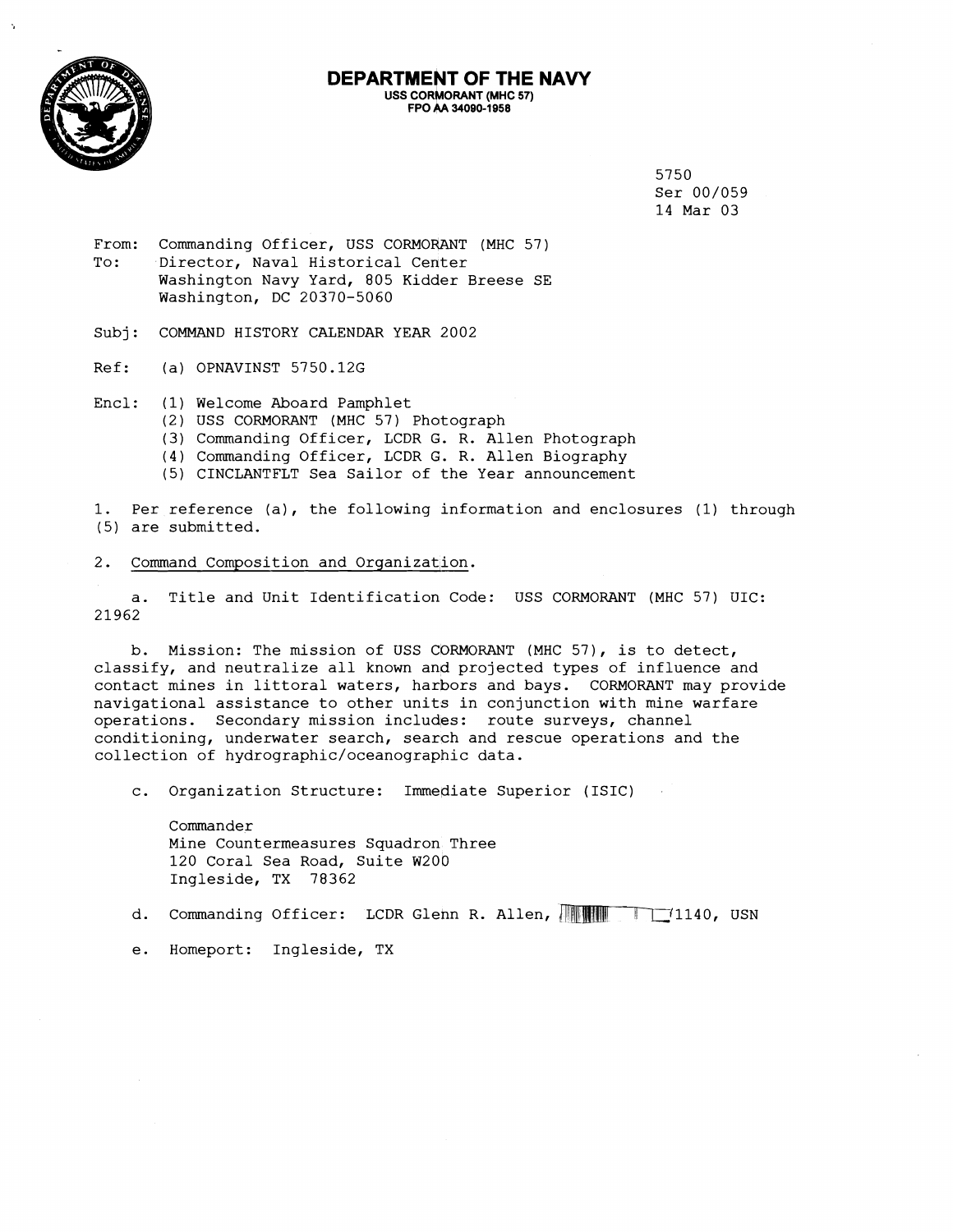# Subj: COMMAND HISTORY CALENDAR YEAR 2002

# 3. Command History.

 $\sim$ 

## CY-02 CHRONOLOGY

| $01 - 05$ JAN<br>05-06 JAN<br>06-09 JAN<br>06 JAN | UNDERWAY (U/W) ENROUTE KEY WEST, FL<br>INPORT KEY WEST, FL BRIEF STOP FOR FUEL (BSF)<br>U/W ENROUTE MAYPORT, FL<br>CLASS "A" FIRE IN EXHAUST UPTAKE SPACE<br>09-15 JAN INPORT MAYPORT, FL (EMERGENT REPAIRS) |
|---------------------------------------------------|--------------------------------------------------------------------------------------------------------------------------------------------------------------------------------------------------------------|
| 14 JAN-<br>13 FEB                                 | COMMAND ASSESSMENT OF READINESS AND TRAINING (CART) I                                                                                                                                                        |
| $15-25$ JAN<br>$26$ JAN $-$                       | U/W CHERRY POINT OPERATIONS AREA FOR JOINT TASK FORCE<br>EXERCISE (JTFEX 02-1)<br>INPORT MAYPORT, FL                                                                                                         |
| 01 FEB                                            |                                                                                                                                                                                                              |
| $01-04$ FEB                                       | U/W ENROUTE NASSAU, BAHAMAS<br>04-08 FEB INPORT NASSAU, BAHAMAS                                                                                                                                              |
| 04 FEB                                            | AMBASSADOR J. RICHARD BLANKENSHIP VISIT                                                                                                                                                                      |
|                                                   | 08-10 FEB U/W ENROUTE KEYWEST, FL                                                                                                                                                                            |
| 08 FEB                                            | BURIAL AT SEA                                                                                                                                                                                                |
|                                                   | 10 FEB INPORT KEYWEST, FL BSF                                                                                                                                                                                |
| 14 FEB -                                          | 10-14 FEB U/W ENROUTE INGLESIDE, TX<br>INPORT INGLESIDE, TX                                                                                                                                                  |
| 01 APR                                            |                                                                                                                                                                                                              |
|                                                   | 18-29 MAR FLEET MAINTENANCE AVAILABILITY (FMAV)                                                                                                                                                              |
|                                                   | 22 MAR HM1 (SW/FMF) BURRELL NAMED CINCLANFLT 2002 SEA SAILOR OF THE<br>YEAR                                                                                                                                  |
| 01-02 APR                                         | U/W CORPUS CHRISTI OPERATION AREA (CCOA) LIMITED TEAM<br>TRAINING                                                                                                                                            |
| 28 MAY                                            | 02 APR - INPORT INGLESIDE, TX                                                                                                                                                                                |
|                                                   | 08-26 APR DIESEL ENGINE INSPECTION (DEI)<br>11 APR UNITED KINGDOM DEFENSE SCIENTIFIC MINE TEAM VISIT                                                                                                         |
| 22 APR -                                          | SISCAL                                                                                                                                                                                                       |
| 10 MAY                                            |                                                                                                                                                                                                              |
|                                                   | 03-08 MAY VACUUM COLLECTION, HOLDING AND TRANSFER (VCHT) FLUSH                                                                                                                                               |
| 10 MAY                                            | SEMI-ANNUAL PHYSICAL READINESS TEST                                                                                                                                                                          |
| 13-17 MAY                                         | SUPPLY MANAGEMENT INSPECTION (SMI)/SUPPLY MANAGEMENT<br>ASSIST (SMA)                                                                                                                                         |
| 13-24 MAY                                         | CORPRO PAINT TEAM AVAILABILITY                                                                                                                                                                               |
| 13-25 MAY                                         | NAVSESS VISIT                                                                                                                                                                                                |
|                                                   | 20-22 MAY RADAR NAVIGATION CERTIFICATION                                                                                                                                                                     |
|                                                   | 20-22 MAY ENGINEERING LIMITED TEAM TRAINING (LTT) I                                                                                                                                                          |
| 27 MAY<br>28 MAY                                  | CAPT LOPEZ, SPAWAR SAN DIEGO, CA, VISIT<br>INPORT GULF COPPER SHIPYARD CORPUS CHRISTI, TX                                                                                                                    |
| 06 JUN                                            | CAPT MURPHY AND CAPT SLAUGHTER VISIT                                                                                                                                                                         |
| 26 JUN                                            | COMMODORE O'MOORE VISIT, COMMANDER, MINE COUNTERMEASURES<br>SQUADRON THREE                                                                                                                                   |
| 24 JUL                                            | PLANNED MAINTENANCE AVAILABILITY (PMA)                                                                                                                                                                       |
| $01-03$ JUL                                       | COMMUNICATIONS TECHNICAL REPAIR ASSIST (CTRA)                                                                                                                                                                |
| 08-12 JUL<br>$15-19$ JUL                          | ENGINEERING LTT II<br><b>3M ASSESSMENT</b>                                                                                                                                                                   |
| 15-22 JUL                                         | NAVSESS VISIT                                                                                                                                                                                                |
| 15-26 JUL                                         | FMAV                                                                                                                                                                                                         |
|                                                   |                                                                                                                                                                                                              |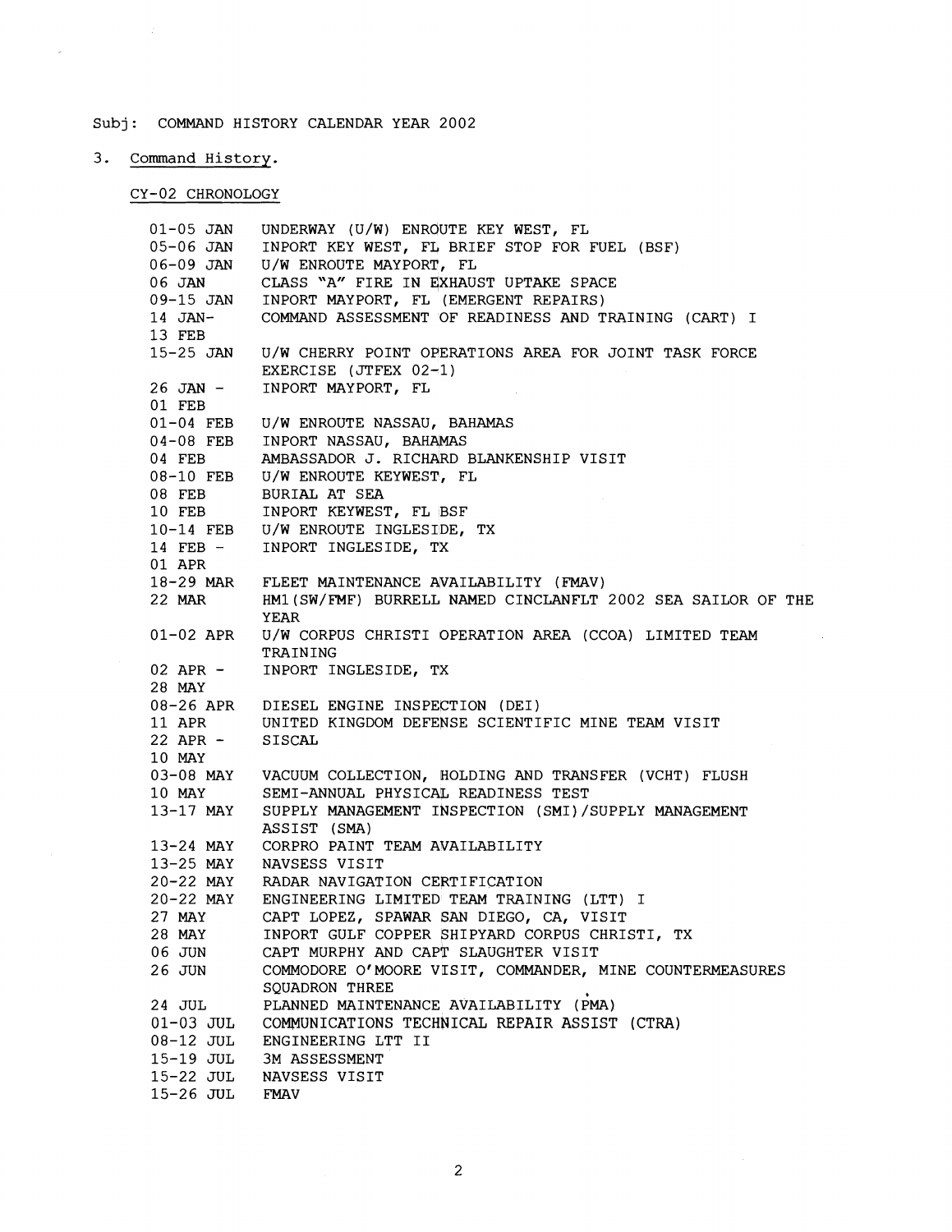|              | Subj: COMMAND HISTORY CALENDAR YEAR 2002                    |
|--------------|-------------------------------------------------------------|
| 24 JUL –     | ENGINEERING LTT III                                         |
| 02 AUG       |                                                             |
| 24 JUL -     | ENGINEERING OPERATING SEQUENCING SYSTEM (EOSS) VALIDATION   |
| 02 AUG       |                                                             |
| 24 JUL       | U/W CONDUCTING SEA TRIALS CCOA                              |
| 24 JUL       | INPORT INGLESIDE, TX                                        |
| 29 JUL       | COMMUNICATIONS READINESS ASSESSMENT (CRA)                   |
| 31 JUL       | U/W CORPUS CHRISTI, TX OPERATING AREA (CCOA)                |
| 31 JUL       | INPORT INGLESIDE, TX                                        |
| 01 AUG 02    | COMMUNICATIONS READINESS LTT                                |
| 07-08 AUG    | U/W CCOA FOR MINE WARFARE TRAINING (MIW)                    |
| 19-23 AUG    | SMI                                                         |
| 19-23 AUG    | NAVSESS ASSIST VISIT                                        |
| 20 AUG       | COMMUNICATIONS READINESS CERTIFICATION (CRC)                |
|              | 27-29 AUG U/W CCOA FOR MIW TRAINING                         |
|              | 04-06 SEP U/W CCOA FOR CART II                              |
|              | 17-19 SEP CAPT HOLMAN CNSL N43 VISIT                        |
|              | 23-25 SEP FLEET WORKING GROUP (SCRMC)                       |
| $30$ SEP $-$ | INITIAL ASSESSMENT (IA), CAPT, HOLMAN, SENIOR ASSESSOR      |
| 02 OCT       |                                                             |
| 03-08 OCT    | FINCARTARI DIESEL GENERATOR MOTARI (FDGM) CONDUCTING        |
|              | REPAIRS TO NR 1 IFVG                                        |
| 18 OCT       | MEDICAL READINESS INSPECTION (MRI) TECHNICAL ASSIST VISIT   |
| 23 OCT       | REAR ADMIRAL ETNYRE, COMMANDER NAVAL SURFACE FORCE, U.S.    |
|              | ATLANTIC FLEET VISIT                                        |
| 29 OCT -     | U/W CCOA LTT AND MIW TRAINING                               |
| 01 NOV       |                                                             |
| 12 NOV       | U/W CCOA MCM TRAINING                                       |
| 13 NOV       | INPORT NAVAL STATION INGLESIDE (NSI)                        |
| 18-20 NOV    | BOARD OF SURVEY AND INSPECTION (INSURV)/CAPT MALUSH, SENIOR |
|              | <b>ASSESSOR</b>                                             |
| 25-26 NOV    | SMI                                                         |
| 05 DEC       | U/W TO EMR RANGE AND RETURN TO NSI                          |
|              | 09-31 DEC CORPRO PAINT TEAM ON BOARD                        |
|              | 11-12 DEC HULL CLEANING                                     |
| 15-31 DEC    | HOLIDAY UPKEEP AND LEAVE                                    |

### 4. Narrative:

USS CORMORANT (MHC 57) is one of twelve Osprey Class Coastal Minehunter vessels in the U.S. Navy's inventory. The MHC design integrates modern mine countermeasures technology that allows the ship to operate safely in mined waters employing a state of the art SQQ-32 minehunting sonar and an AN/SLQ-48 Mine Neutralization Vehicle. CORMORANT is 188 feet long, 36 feet at the beam, has a draft of 12 feet, displaces approximately 1000 tons, and has a crew of 54, including 7 officers and 47 enlisted of which 17 are female.

Calendar year 2002 was a challenging and rewarding year for the USS CORMORANT. The year started underway, enroute to Mayport, FL to participate in Joint Task Force Exercise (JTFEX) 02-1. While enroute to Mayport, the training and experience of the crew was put to the test as the crew overcame a major class "A" fire in the starboard uptake space. Through an outstanding effort by the crew, temporary repairs were made in Mayport that allowed CORMORANT to proceed on schedule to participate in the highly successful